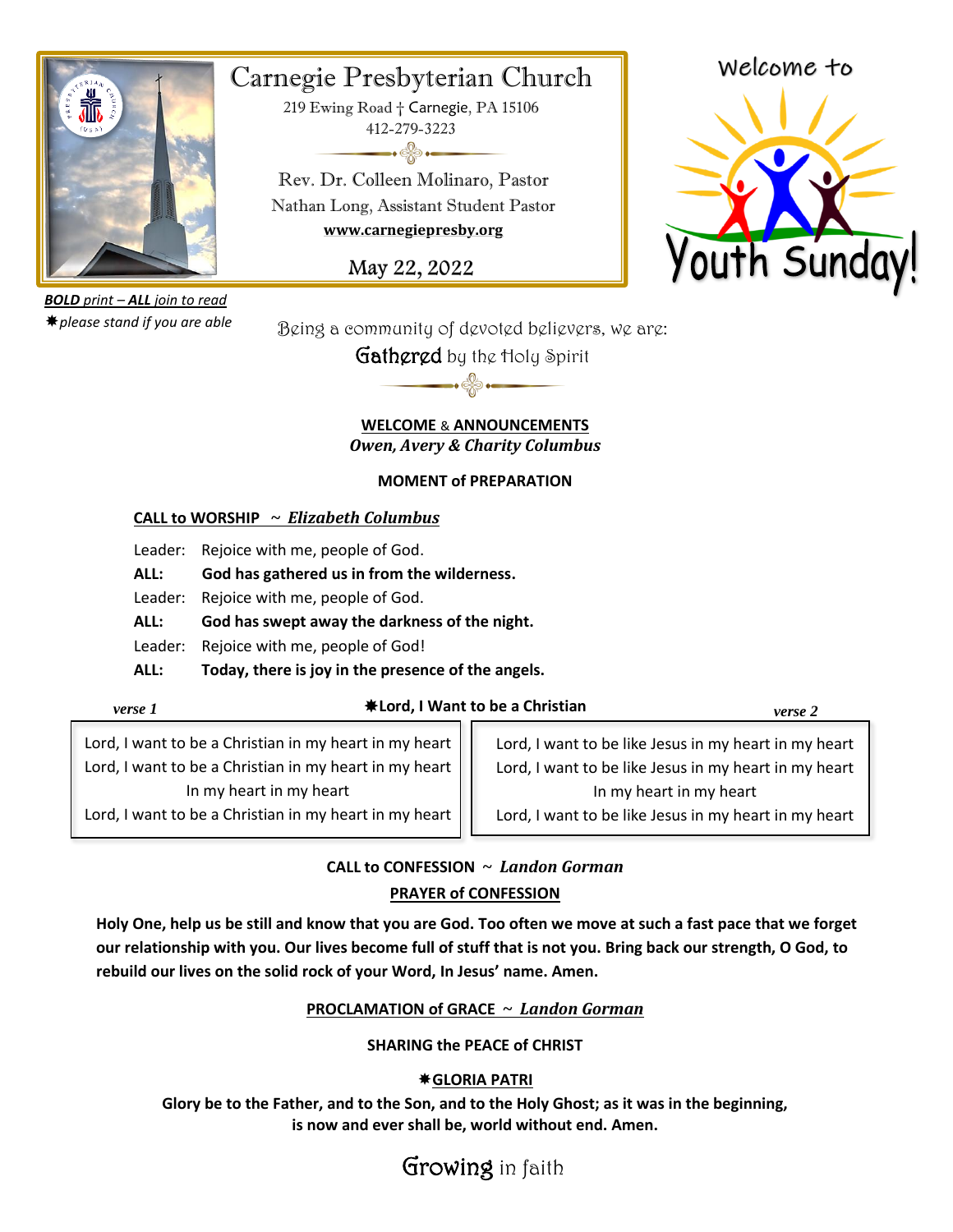#### **SCRIPTURE** † **Matthew 7: 24-27** *Zoey Harrist*

#### **The Wise Man Built his House Upon the Rock**



**SCRIPTURE** † **Luke 15: 1-7** *Ashlyn Myers*



I just wanna be a sheep Baa-ba-ba-baa I just wanna be a sheep Baa-ba-ba-baa I pray the Lord my soul to keep I just wanna be a sheep Baa-ba-ba-baa 3

I just wanna be a sheep Baa-ba-ba-baa I just wanna be a sheep Baa-ba-ba-baa I pray the Lord my soul to keep I just wanna be a sheep Baa-ba-ba-baa 1

**4** Just wanna be a child of God  $\left|\right|$  5 Amen! Just wanna be a child of God Amen! Walking that same path He trod Just wanna be a child of God.

Amen!

- Don't wanna be a goat, Nope, nope, nope, nope Don't wanna be a goat, Nope, nope, nope, nope Haven't got any hope, nope Don't wanna be a goat, Nope, nope, nope, nope
- I just wanna be a sheep Baa-ba-ba-baa I just wanna be a sheep Baa-ba-ba-baa I pray the Lord my soul to keep I just wanna be a sheep Baa-ba-ba-baa

2

**REFLECTION + Matthew 7; Luke 15** *Jordan Myers*

# Rosa & Friends

#### **BLESSING and PRESENTING of BIBLES**

*Elizabeth Columbus* **~** *Landon Gorman* **~** *Ashtyn Troyer* **~** *Kenley Wood*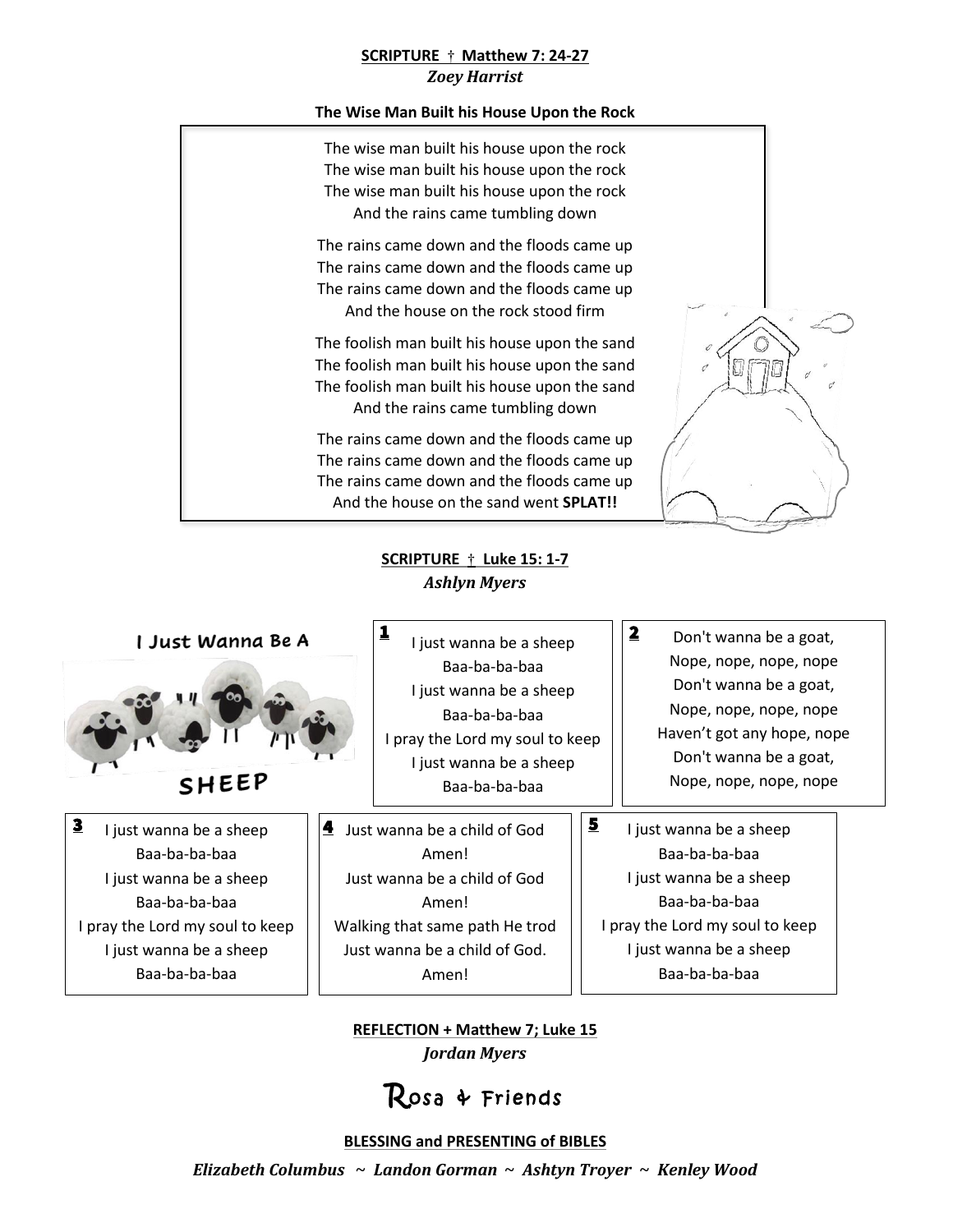#### **JESUS LOVES ME**

#### *Geno Columbus*

#### **PRAYERS of the PEOPLE with LORD'S PRAYER ~** *Ashtyn Troyer*

**Our Father, who art in heaven hallowed be thy name, thy kingdom come, thy will be done on earth as it is in heaven. Give us this day our daily bread; and forgive us our debts, as we forgive our debtors; and lead us not into temptation but deliver us from evil. For thine is the kingdom, and the power, and the glory, forever. Amen.**

# Going to share the good news of God's love

#### **OFFERING of OUR LIVES** & **GIFTS ~** *Josh Kiser*

*please stand if you are able*

#### **DOXOLOGY**

**Praise God from whom all blessings flow. Praise Him all creatures here below. Praise Him above the heavenly hosts. Praise Father, Son, and Holy Ghost. Amen**

#### **PRAYER of DEDICATION ~** *Josh Kiser*

#### **Jesus Loves the Little Children**

| Jesus loves the little children<br>All the children of the world<br>Boys and girls<br>Young and old<br>They are precious to behold<br>Jesus loves the little children of the world | 2<br>Jesus loves the little children<br>All the children of the world<br>Blesses them<br>Cares for them<br>He wants them to be with him<br>Jesus loves the little children of the world |
|------------------------------------------------------------------------------------------------------------------------------------------------------------------------------------|-----------------------------------------------------------------------------------------------------------------------------------------------------------------------------------------|
|------------------------------------------------------------------------------------------------------------------------------------------------------------------------------------|-----------------------------------------------------------------------------------------------------------------------------------------------------------------------------------------|

#### **CHARGE** & **BLESSING ~** *Quinn Myers*

**SENDING † Halle Halle Halle, Halle, Hallelujah Halle, Halle, Hallelujah Halle, Halle, Hallelujah Hallelujah, Hallelujah!**

Carnegie Presbyterian Church is a caring and serving community of devoted believers in Jesus Christ called to inspire and nurture the spiritual health and physical well-being of our neighboring communities.



*You are a child of God. You are wonderfully made, dearly loved and precious in his sight. Before God made you, he knew you. There is no one else like you!*

Thank you to our Youth for making todays service extra special!